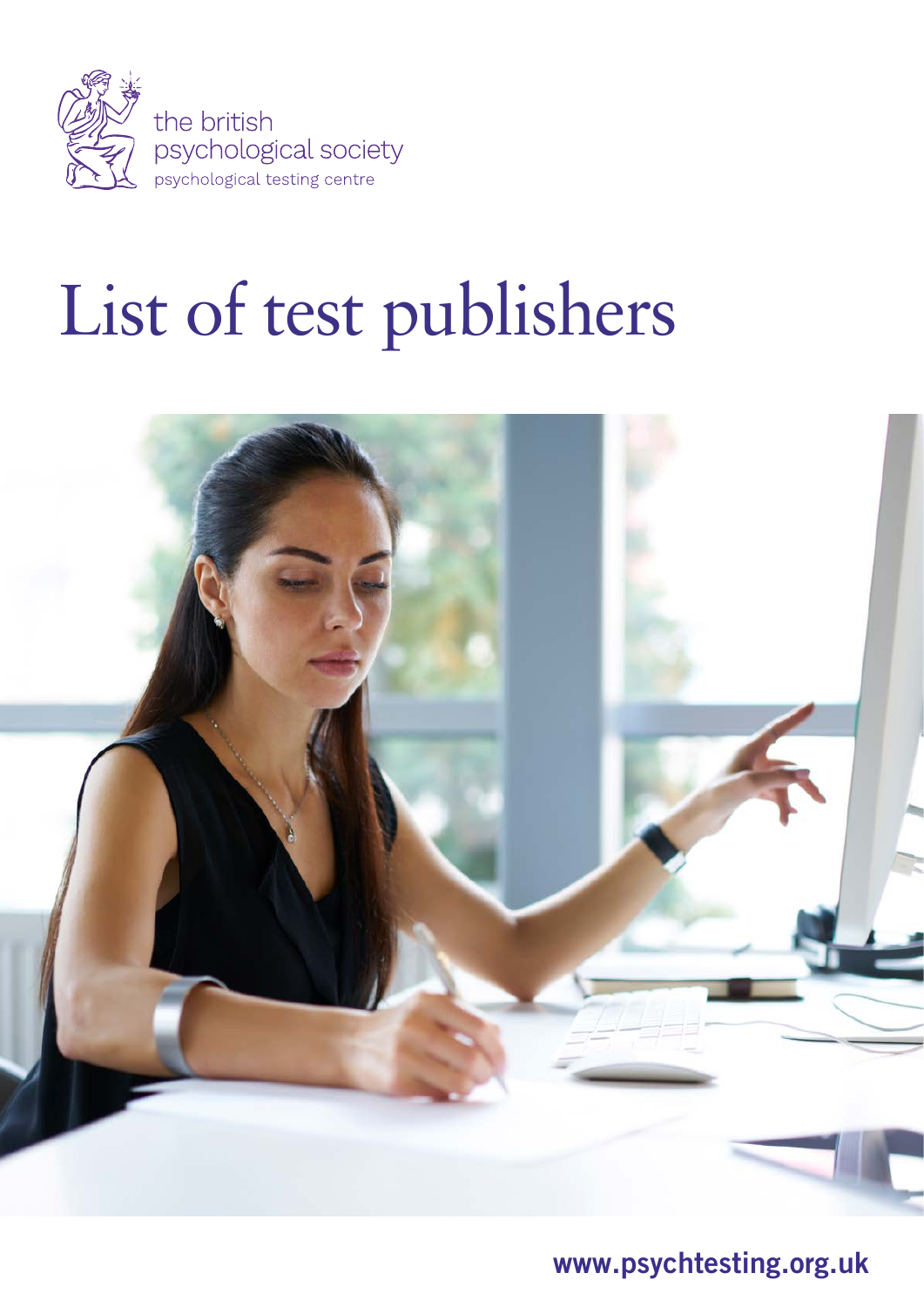The List of Test Publishers is an online listing of companies that publish and distribute tests. This list is intended to be informative rather than evaluative.

The British Psychological Society (BPS) provides independent reviews of psychological tests and these are included on the Psychological Testing Centre (PTC) website. Publishers included on this list have had or are having test materials evaluated in a BPS review.

# Application form (Please complete using BLOCK CAPITALS)

The information provided on this form will be used on the Psychological Testing Centre website www.psychtesting.org.uk. For that reason, we recommend that you supply only those details that you wish to appear in the public domain.

Please complete the following details, sign and date the application form and return it to the Society's office at the address shown overleaf or via email.

□ An annual entry on the List of Test Publishers is £167.89.

## Contact information

Please enter the details you wish to appear in the List of Test Publishers on the PTC website.

Company or business name

Address

Postcode

Telephone Fax

Email

Website

Please provide details of tests that have been submitted for review/reviewed by the Society

Please provide a 200 word company profile in the space below.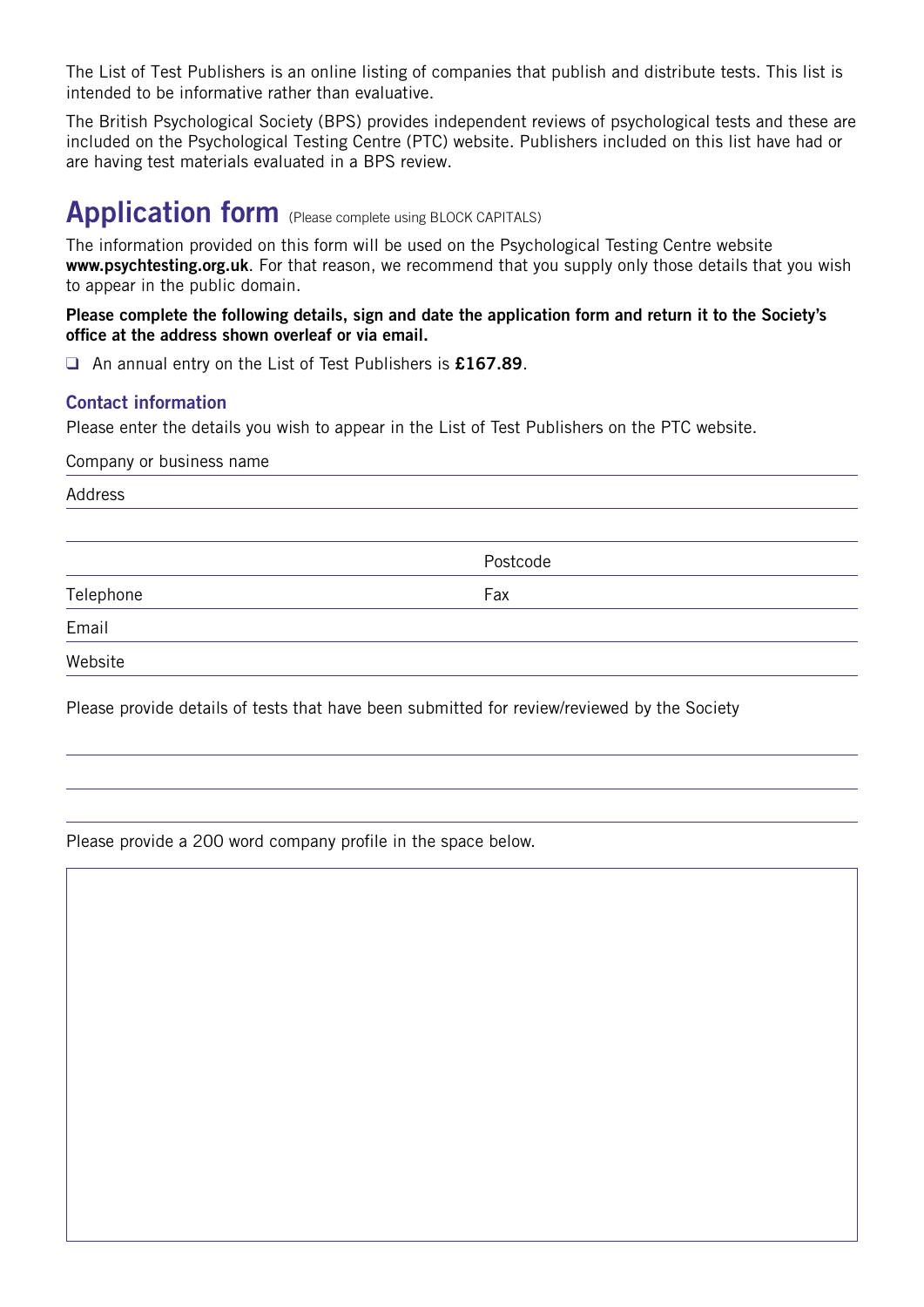$\Box$  I have read and agree to the List of Test Publishers terms & conditions (overleaf).

I hereby confirm the above details are correct and understand that these will appear on the Psychological Testing Centre website. I will notify the Society of changes to any of the details above.

Signed **Date** 

N.B. The Society reserves the right to decline information included in the above 200 word entry if it is not deemed appropriate for the listing.

#### **Communication**

E-mail addresses may be used by the Society to communicate with you instead of by post in matters relating to your membership. Please tick if you also wish to receive messages from carefully selected third parties.  $\Box$ 

We may also from time to time send material by post from carefully selected third parties. If you do not wish to receive this, please tick here.  $\square$ 

The Society will not sell or give your personal details to any third parties without first seeking your permission or we are legally instructed to do so under UK law or by the Statutory Register.